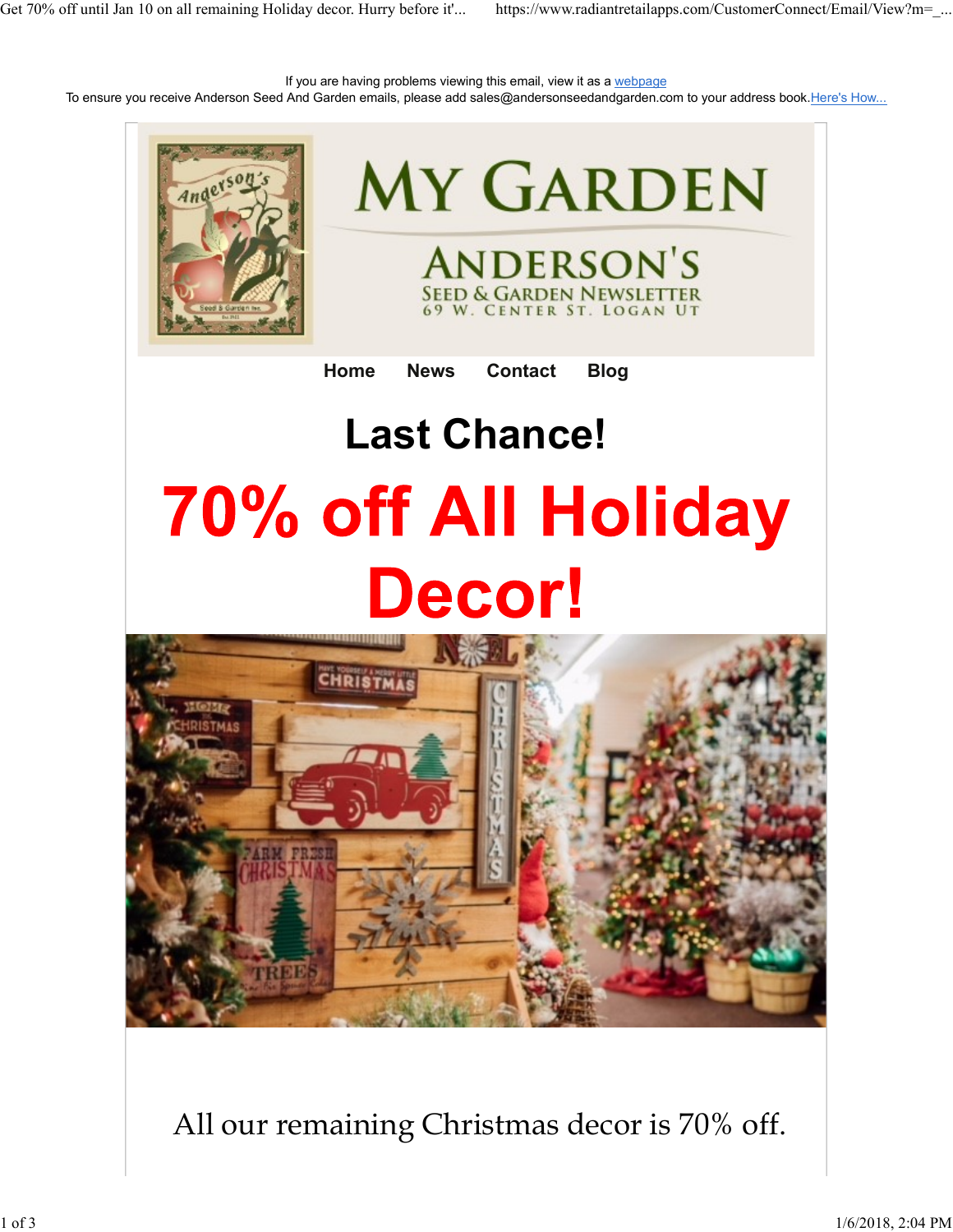This includes trees, ornaments, wall hangings, shelf sitters, garlands, ribbon, wreaths, & more. YOU WON'T BELIEVE some of the great items we've moved to our Dollar Section! Get 70% off until Jan 10 on all remaining Holiday decor. Hurry before it'... https://www.radiantretailapps.com/CustomerConnect/Email/View?m=\_...<br>
This includes trees, ornaments, wall hangings,

## Please, Please, Help me Make Spring Come Sooner!

-Mark

Here's a sneak peak at what we still have in stock







## Beat the Winter Blues with Gardening Classes

## Sign up now for Mark's "All About Gardening" Classes in January.

Six class sessions (2 hours each) will cover all the essentials to get your garden producing better than ever: Soils, Fertilizers, vegetables, flowers, pruning, watering, basic design, lawns, **Beat the Winter Blues with Gardening<br>
Classes<br>
Sign up now for Mark's "All About Gardening" Classes in<br>
January.<br>
Six class sessions (2 hours each) will cover all the essentials to<br>
get your garden producing better than e**